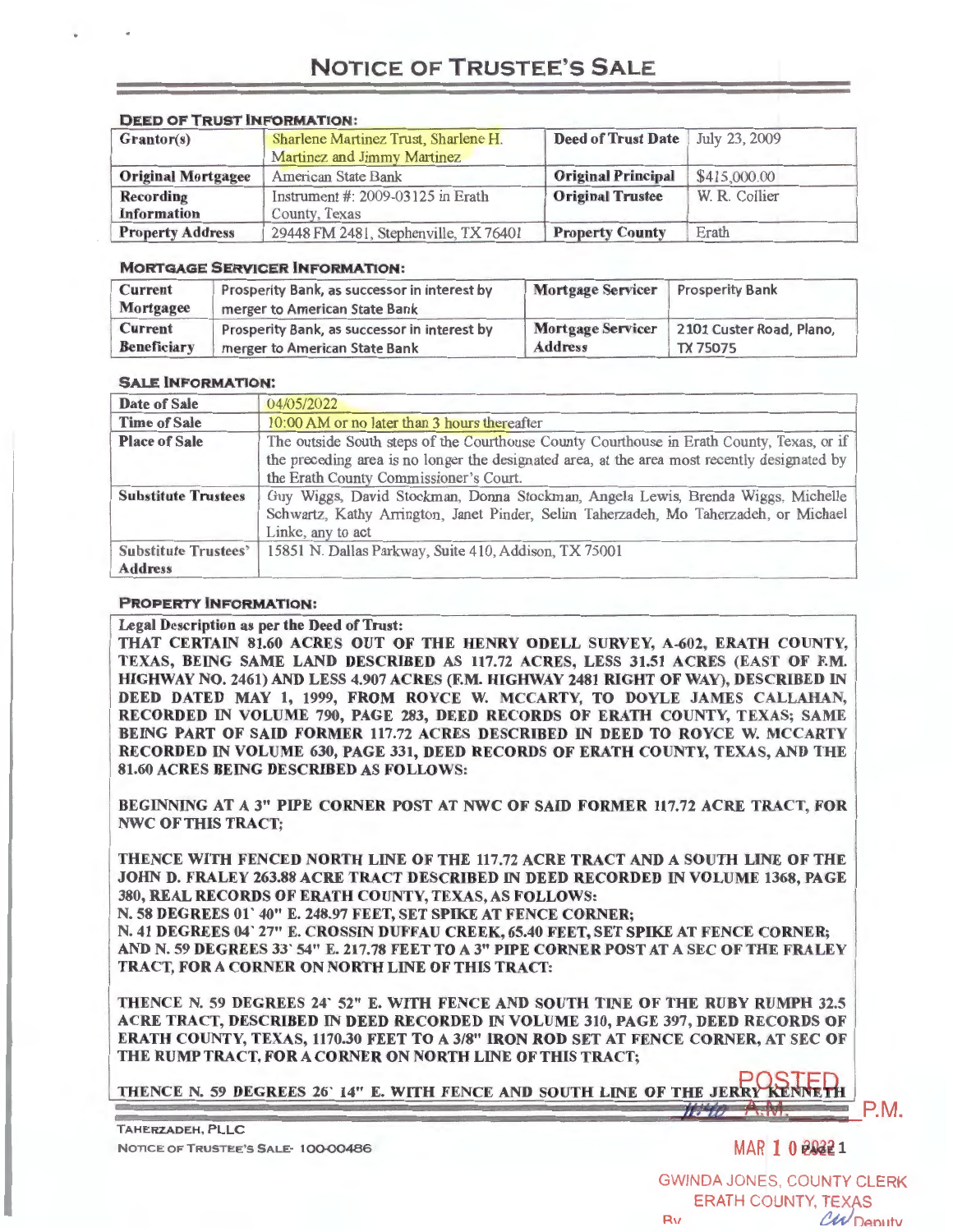GREGSTON 16.86 ACRE TRACT, DESCRIBED IN DEED RECORDED IN VOLUME 594, PAGE 803, DEED RECORDS OF ERATH COUNTY, TEXAS, AT 410.90 FEET, A 3" PIPE CORNER POST, A TOTAL DISTANCE OF 411.64 FEET TO A POINT IN WEST RIGHT OF WAY OFF. M. HIGHWAY NO. 2481, FOR NEC OF THIS TRACT;

THENCE WITH HIGHWAY RIGHT OF WAY, BEING THE EXCEPTED 4.907 ACRE TRACT AS DESCRIBED IN RIGHT OF WAY DEED RECORDED IN VOLUME 380, PAGE 332, DEED RECORDS OF ERATH COUNTY, TEXAS, AS FOLLOWS: S. 24 DEGREES 37' 56" E. 2302.25 FEET TO BEGINNING OF A CURVE; AND ALONG A CURVE TO THE RIGHT, HAVING A RADIUS OF 1859.86 FEET, AN ARC DISTANCE OF 397.15 FEET (LONG CHORD BEARS S. 18 DEGREES 30' 54" E. 396.40 FEET) TO A 3/8" IRON ROD FOUND IN ORIGINAL SOUTHERLY SOUTH LINE OF THE FORMER 117.72 ACRE TRACT, FOR SEC OF THIS TRACT;

THENCE S. 75 DEGREES 11' 24" W. WITH FENCE AND NORTH LINE OF THE TERRY HUMBERSON, ET UX, 7.10 ACRE TRACT DESCRIBED IN DEED RECORDED IN VOLUME 1048, PAGE 1141, REAL RECORDS OF ERATH COUNTY, TEXAS, 582.42 FEET TO A 3" PIPE CORNER POST AT SOUTHERLY SWC OF THE FORMER 117.72 ACRE TRACT, FOR SOUTHERLY SWC OF THIS TRACT;

THENCE N. 30 DEGREES 43' 12" W. WITH FENCE AND EAST TINE OF THE TERRY HUMBERSON, ET UX, 11.47 ACRE TRACT DESCRIBED IN DEED RECORDED IN VOLUME 1302, PAGE 581 , REAL RECORDS OF ERATH COUNTY, TEXAS, 208.28 FEET TO A SPIKE SET AT FENCE CORNER, AT NEC OF THE 11.47 ACRES, FOR A CORNER ON A WEST LINE OF THIS TRACT;

THENCE N. 30 DEGREES 41' 55" W. WITH FENCE AND AN EAST LINE OF THE CHARLES FULTON, ET UX, 58 ACRE TRACT, DESCRIBED IN DEED RECORDED IN VOLUME 998, PAGE 118, REAL RECORDS OF ERATH COUNTY, TEXAS, 882.24 FEET TO A 3" PIPE CORNER POST AT INNER CORNER OF THE 117.72 ACRES, FOR INNER CORNER OF THIS TRACT;

THENCE S. 59 DEGREES 16' 57" W. WITH FENCE AND A NORTH LINE OF SAID FULTON 58 ACRE TRACT, 1205.65 FEET TO A 3" PIPE CORNER POST AT WESTERLY SWC OF THE FORMER 117.72 ACRES, FOR WESTERLY SWC OF THIS TRACT;

THENCE N. 31 DEGREES 28' 51" **W. WITH** FENCE AND AN EAST LINE OF THE FULTON 58 ACRE **TRACT, 763.71 FEET TO A 3/8" IRON ROD FOUND AT FENCE CORNER, AT NORTHERLY NEC OF THE FULTON 58 ACRES, FOR A CORNER ON WESTERLY WEST LINE OF THIS TRACT;** 

**THENCE N. 31 DEGREES 29' 12" W. WITH FENCE AND AN EAST LINE OF AFORESAID FRALEY 263.88 ACRE TRACT, 541.96 FEET TO THE PLACE OF BEGINNING, CONTAINING 81.60 ACRES.** 

The Mortgage Servicer, if not the Current Mortgagee, is representing the Current Mortgagee pursuant to a Mortgage Servicing Agreement.

Default has occurred under the Deed of Trust and all sums secured by the Deed of Trust were declared immediately due and payable. The Beneficiary has, or caused another to, removed the Original Trustee and appointed Substitute Trustees. On behalf of the Mortgagee, Mortgage Servicer, and Substitute Trustees, the undersigned is providing this Notice of Trustee's Sale.

The sale will be conducted as a public auction to the highest bidder for cash, subject to the provisions of the Deed of Trust permitting the Beneficiary thereunder to have the bid credited to the N<sub>9te</sub> up to the amount of the unpaid debt secured by the Deed of Trust at the time of sale.

The sale will be made expressly subject to any title matters set forth in the Deed of Trust, but prospective bidders are reminded that by law the sale will necessarily be made subject to all other matters of record affecting the property, if